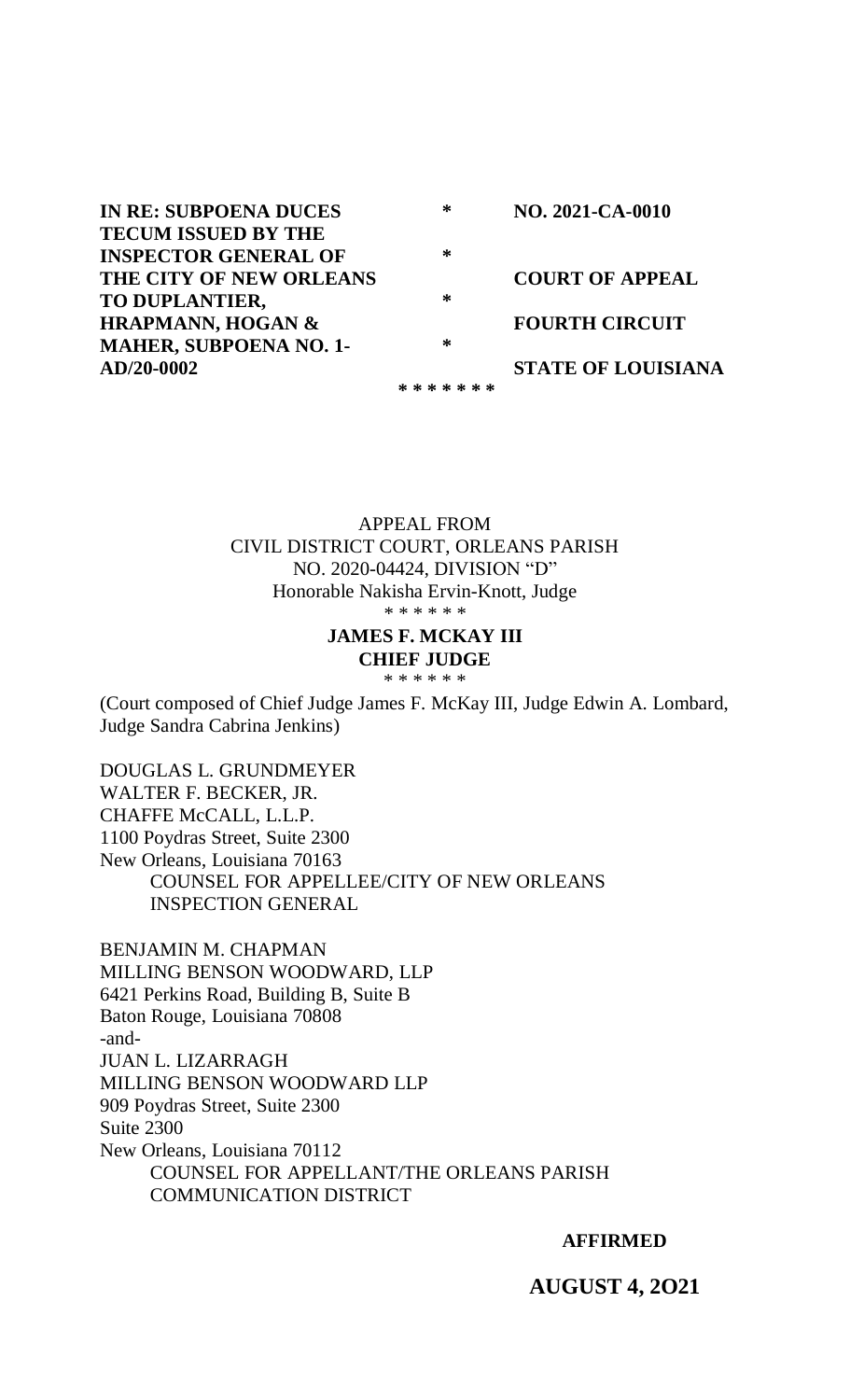In this case, which arises out of an ongoing financial audit and investigation of the Orleans Parish Communications District (OPCD) by the New Orleans Office of Inspector General (OIG), the OPCD appeals the trial court's judgment granting the OIG's motion to compel discovery pursuant to an administrative subpoena duces tecum and request for documents issued by the OIG as well as denying the OPCD's motion to quash. For the reasons that follow, we affirm.

### **FACTS AND PROCEDURAL HISTORY**

Pursuant to Act 155 of the 1982 Regular Session, the Louisiana Legislature created the OPCD for the purpose of providing "a single, primary three-digit emergency number through which public service efforts can be quickly and efficiently obtained. . . for use in Orleans Parish." The Act provided for the OPCD to have a seven-member board of commissioners, which must include the Superintendent of the New Orleans Police Department, the Superintendent of the New Orleans Fire Department, the Director of the New Orleans Health Department, the Director of the Office of Civil Defense for the City of New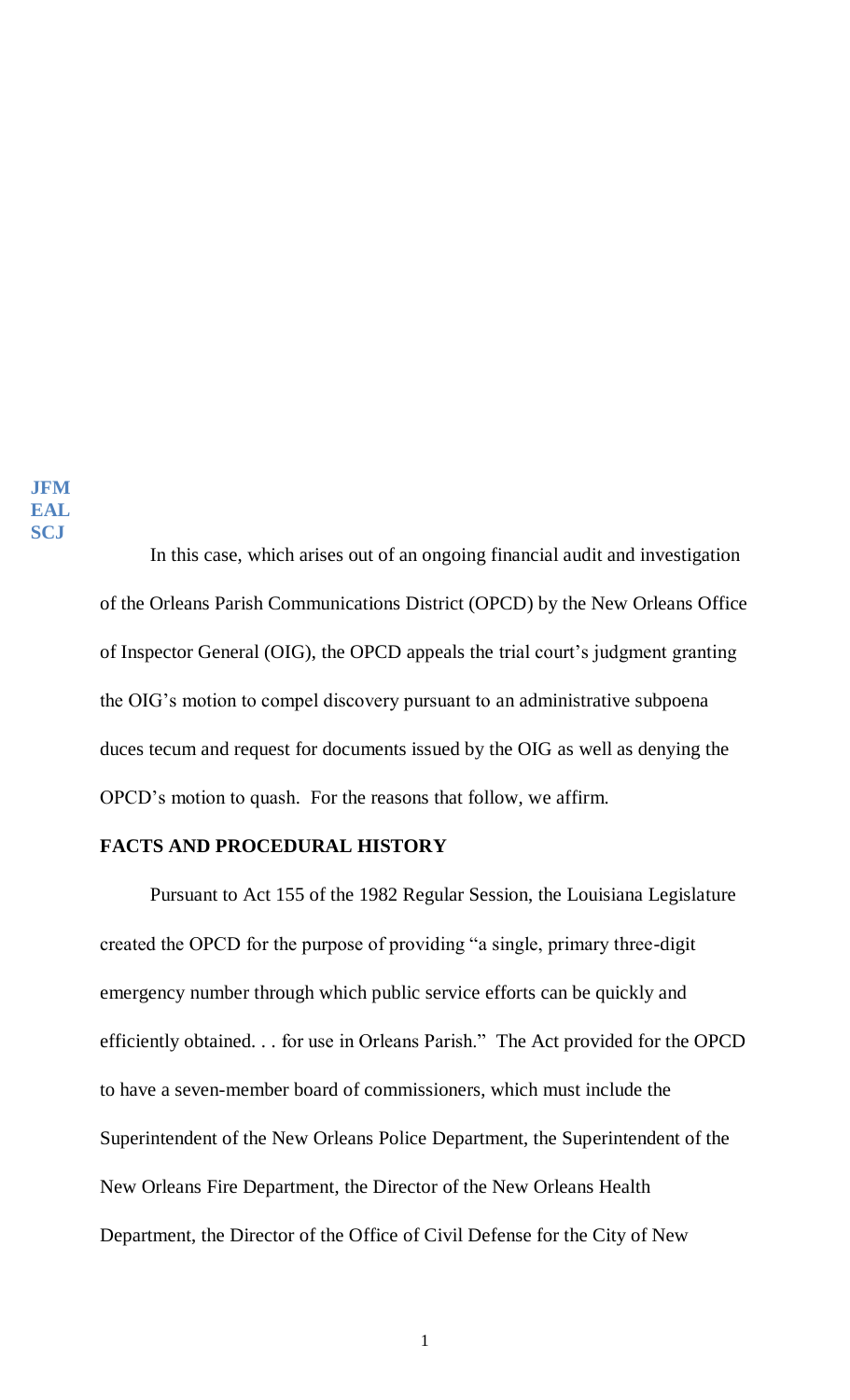Orleans, as well as "two at large members to be appointed by the mayor if needed to assure minority representation." The Act further provided that each member may appoint and revoke a person to serve in his stead and that the OPCD commission could by majority vote increase its membership "by adding additional agencies." The OPCD now consists of eleven members.

Act 155 also required the OPCD's commission to "submit its annual budget to the New Orleans City Council for its approval." The Act further provided for the OPCD's funding from an Orleans Parish voter approved emergency telephone tax levied and collected by the Council of the City of New Orleans, as well as the right to receive "federal, state, parish, or municipal funds as well as funds from private sources" to accomplish the Act's purposes.

The original Act was amended by Act 897 of the 1990 Regular Session to authorize the OPCD to issue bonds that were "solely the obligations of the district and not the state of Louisiana." The original Act was amended again by Act 726 of the 1995 Regular Session to provide for the OPDC to levy an emergency telephone service charge with Orleans Parish voter approval in an election called by the New Orleans City Council.

In 2016 and 2019, the City and the OPCD entered into cooperative endeavor agreements to consolidate their personnel and functions in a joint effort to improve the 911 call system and services. The stated purpose of their arrangement is to engage in "cooperative financing" and "joint planning and implementation of public works" through a "concept of consolidation . . . defined as the physical and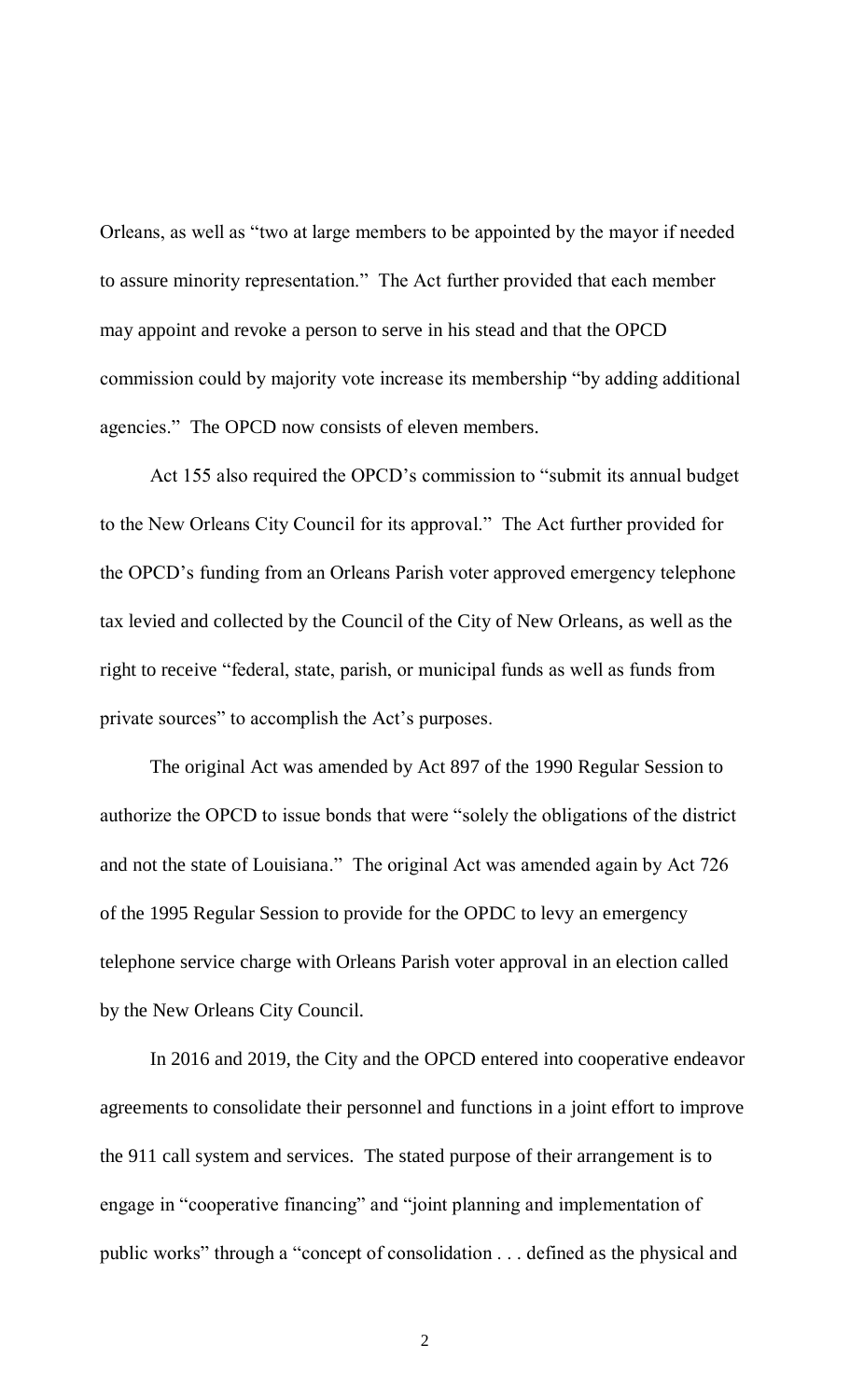organizational placement of all emergency communications functions into one facility as one organization supporting NOPD, NOFD, NOEMS, and New Orleans Homeland Security and Emergency Preparedness using common systems." The Cooperative Endeavor Agreement refers to the OPCD's operations employees, who are funded directly by the City, as "OPS" employees as distinguished from the OPCD's administrative, facility, and technology or "AFT" employees, whom the City does not fund directly.

The current Cooperative Endeavor Agreement between the City and the OPCD, which is effective from January 1, 2019 through December 31, 2023, provides for joint funding under the consolidation arrangement. Under the agreement, the City itself appropriates substantial City funds to the OPCD for the costs of the 911 operations. In addition to its annual appropriation to the OPCD, the City must afford the OPCD's full time employees with options to participate in the City's medical plan and retirement system and special access to programs and benefits afforded City employees. The City also provides the OPCD with access to City fueling stations, as well as the City's computer system, software applications, and internet and intranet systems. The City further provides the services of the City's Medical Director to consult with and advise the OPCD on medical issues, including compliance with policies, standards, and protocols issued by the NOEMS, NOFD, and NOPD governing emergency medical dispatch, to advise on quality improvement and risk management activities related to the OPCD's performance of medical services and medical priority dispatch, to provide medical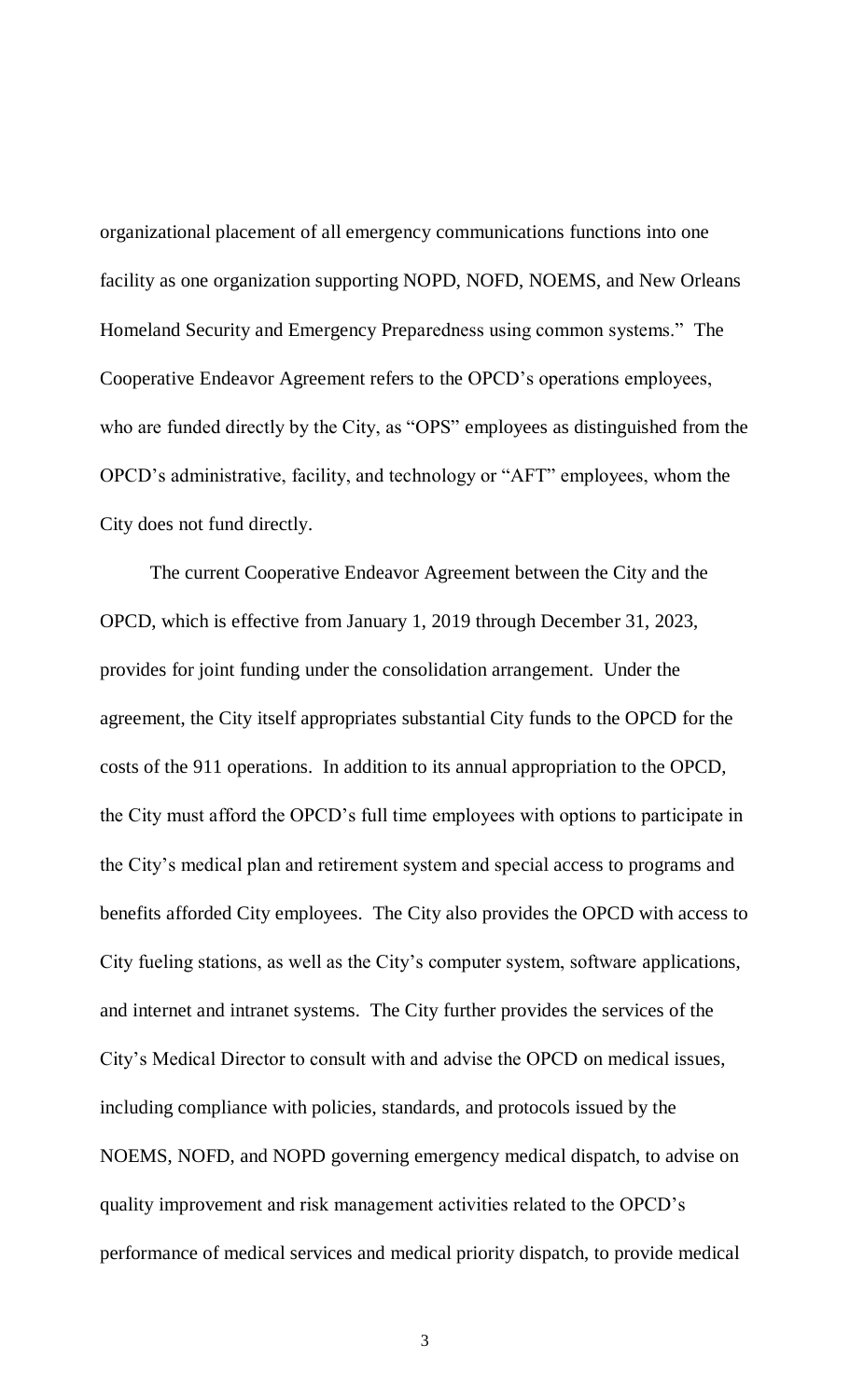control and accountability within the OPCD, and to consult on the OPCD's medical training programs and evaluation, among other tasks. Finally, the City also furnishes the OPCD with liaison officers of supervisory rank from City departments to work with the OPCD to ensure that OPCD's operations personnel and supervisory staff adhere to the OPCD's policies and procedures.

Under the Agreement, the OPCD also owes the City numerous obligations, including developing and implementing standard operating procedures derived from the policies and procedures of the NOPD, the NOFD, and NOEMS. The OPCD must develop an administrative and organizational structure that ensures consolidated operations maintaining and improving the operational performance of 911 services for the City. The OPCD must also work "with the City and other agencies to develop projects to help fulfill the missions of the City, the OPCD, NOPD, NOFD, NOEMS, to provide 9-1-1, non-emergency, and 3-1-1 services to the citizens of Orleans Parish." Both the OPCD and the City must report to each other on other performance standards of the 911 system and their respective obligations.

Consistent with the Cooperative Endeavor Agreement, Generally Accepted Accounting Standards (GAAP), and the statements of the Governmental Accounting Board, the City has included financial statements of the OPCD as a "component unit" in the City's audited comprehensive annual financial report. In the OPCD's own annual financial report for 2018 and 2017, the OPCD likewise refers to itself as "A Component Unit of the City of New Orleans, Louisiana" and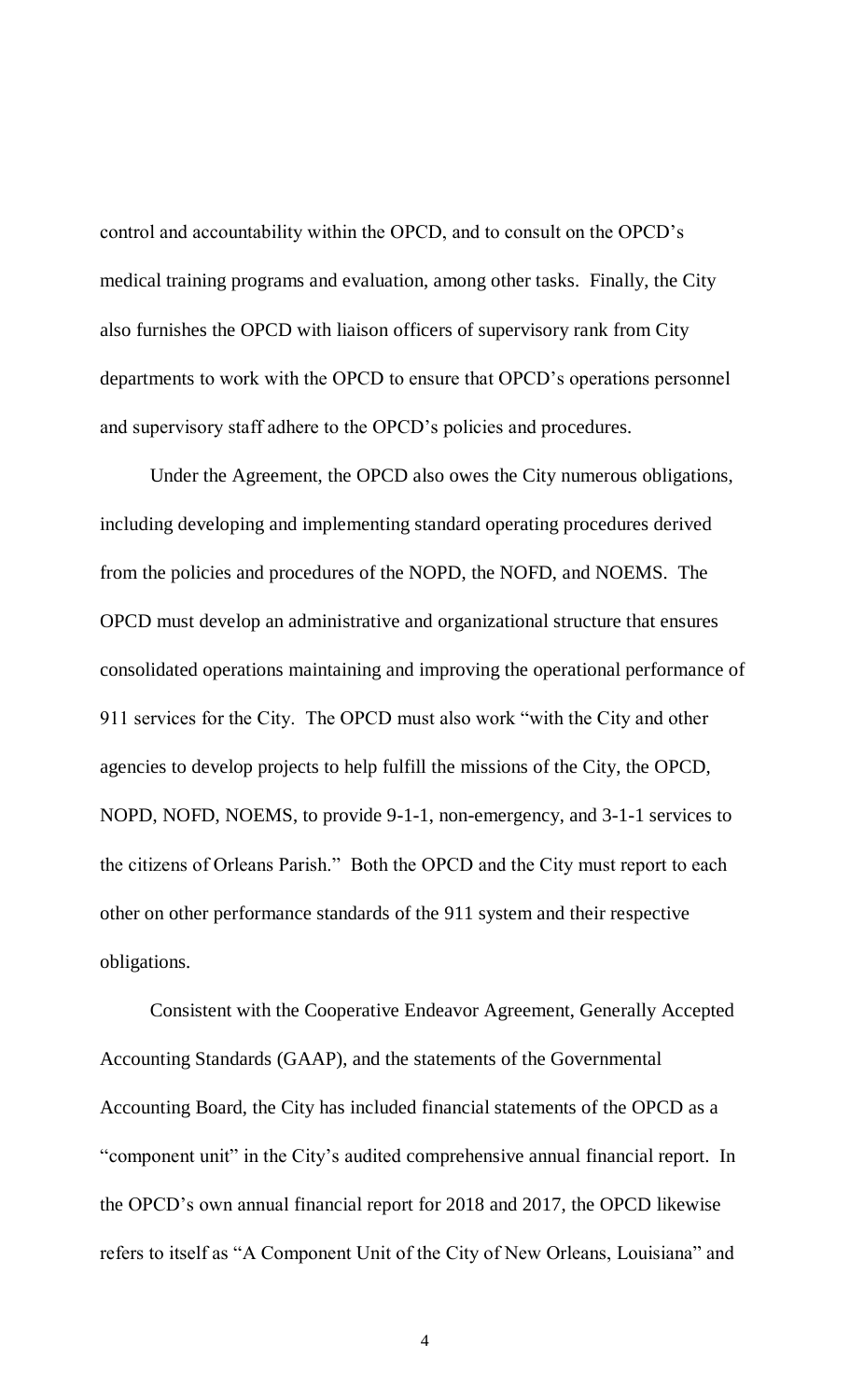states in the "Financial Highlights" section of its report that "[d]uring 2018 and 2017, the District received \$9,476,774 and \$9,476,778, respectively, from the City of New Orleans to fund operations of the 9-1-1 System in conjunction with the Cooperative Endeavor Agreement."

Duplantier, Hrapman, Hogan & Maher, LLP (DHHP), in its independent auditor's report of June 24, 2019, found numerous significant deficiencies with material weakness in the OPCD's finances in 2017 and 2018 that it was required to report under Generally Accepted Government Auditing Standards.

In 2018, those errors included incorrect postings made to the OPCD's general ledger concerning cash and revenue, payroll accrual, retirement contribution liability, customer accounts, accounts payable, and vendor disbursements. DHHM's audit of the OPCD noted incorrect cash reconciliations, "missing checks," incorrect posting of cash transactions, understated cash, accrued wages, and payroll tax liabilities, and voided checks. DHHM also noted significant deficiencies in the OPCD's accounting of employees' accrued annual and sick leave, including improper accrual of leave to certain employees "redirected from OPS to AFT," who appear to be improperly classified in the payroll system, and manual adjustments made to employees' accumulated leave balances that lacked written support and that the OPCD personnel could not explain.

In 2017, DHHM similarly found several significant deficiencies in the OPCD's general ledger and cash accounts. In its audit of the OPCD's payroll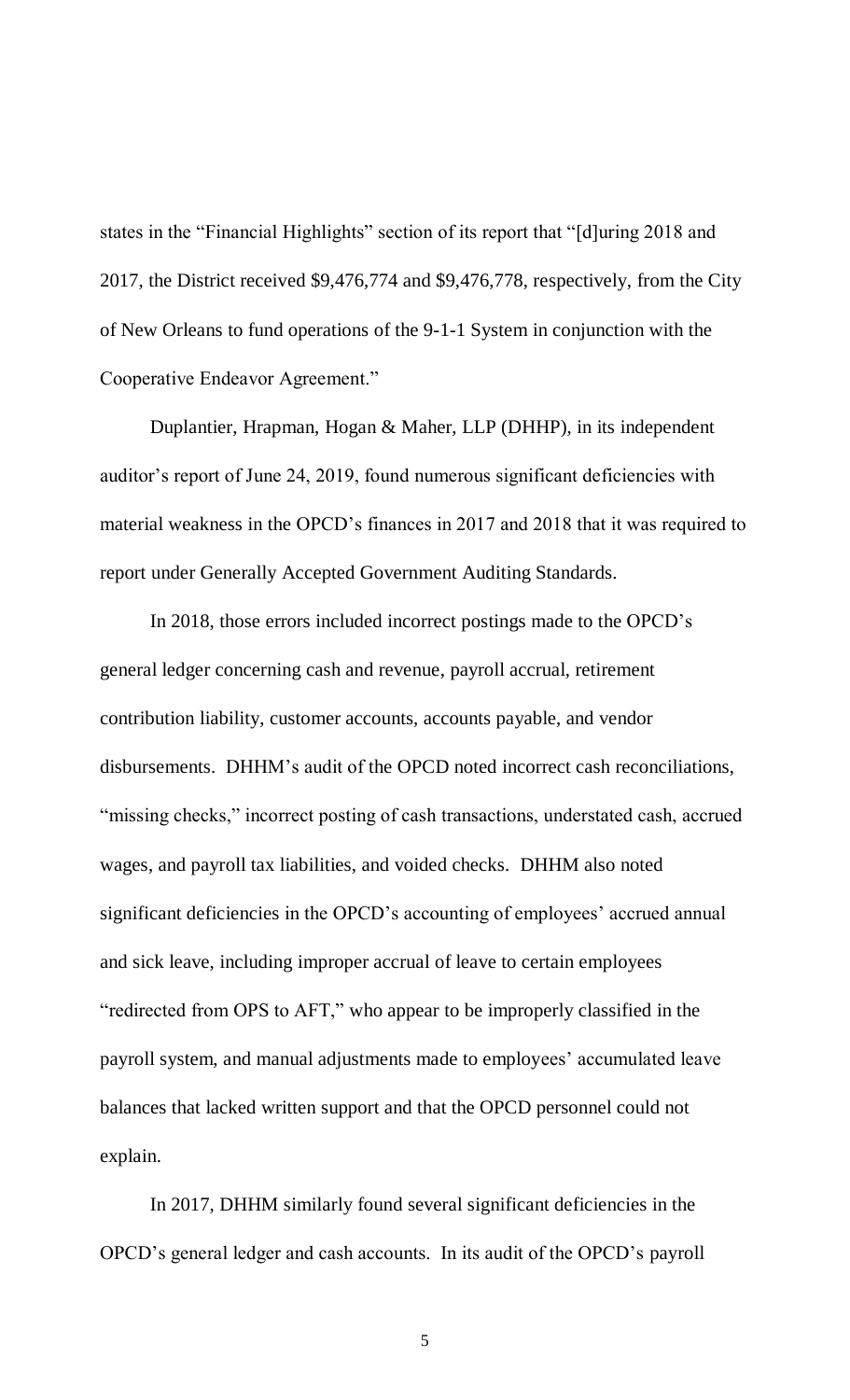system, DHHM found numerous errors, including the OPCD's inaccurate reporting of wages and related payroll tax liabilities, improper support for approval of sick leave, annual leave, and leave without pay, improper reporting of salaries and related expenses, undocumented daily leave and attendance, lack of management approval of leave, and employee pay rates with no documentary support, which could result in the over-payment or underpayment of wages. There were also multiple credit card disbursements that management did not review or approve, receipts that did not denote the business or public purpose of the transaction, charges without receipts, and a violation of La. Const. art. VII § 14, which prohibits loans, pledges, or donations of public property, as well as deficiencies concerning the OPCD's fixed assets, including improper depreciation, overstated net book value, assets lacking initial cost and date of purchase information, and assets disposed of with no written purpose.

Certain memoranda and email correspondence of City officials and OPCD board members documented the OPCD's administrative and financial management problems described above. Further, the OPCD's responses to the OIG's risk assessment questionnaires in 2018-2019 raised additional concerns. As a result of these concerns, the OIG began an investigation and audit of the OPCD. $<sup>1</sup>$ </sup>

 $\overline{a}$ 

<sup>&</sup>lt;sup>1</sup> The New Orleans City Code Section 2-1120(10)(a), which authorizes the OIG to inspect the records of persons with "agreements" and "other programmatic and financial arrangements undertaken by city government." Section 2-1120(12)(a) of the City Code gives the OIG "access to all records" of any "organization involved in any financial capacity or official capacity with city government that the inspector general deems necessary to facilitate an investigation, audit, inspection, or performance review."

La. R.S. 33:9613(D)(1), which authorizes the OIG to investigate and examine all "entities of the local governmental subdivision or entities receiving funds through or for the benefit of the local governmental subdivision." La. R.S. 33:9613(E) defines a "quasi public agency or body" as "[a]n organization … that is a component unit of local government established to perform a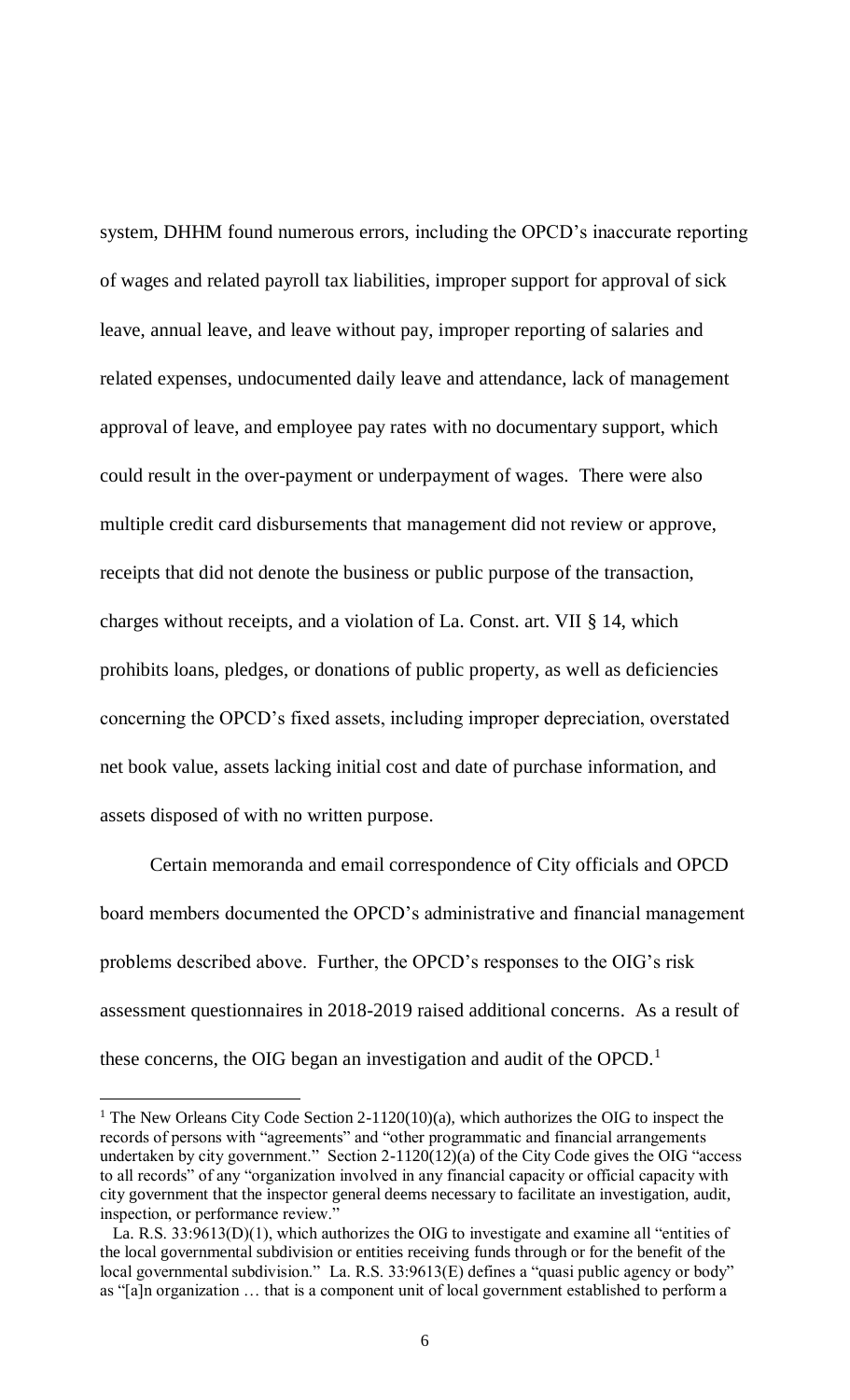On May 7, 2020, the OIG served an administrative subpoena duces tecum upon DHHM requesting financial records pertaining to DHHM's client, the OPCD. The OIG forwarded correspondence to the OPCD requesting similar financial records on May 18, 2020. In response to the administrative duces tecum, DHHM filed a motion for protective order on June 4, 2020. The OPCD joined in DHHM's request and likewise filed a motion to quash subpoena duces tecum and for protective order on June 8, 2020. On June 15, 2020, the OIG filed a consolidated response to motion for protective order and motion for orders compelling compliance and on August 21, 2020, filed a first addition and supplement to memorandum in support of opposition to motion for protective order (hereinafter collectively "motions to compel").

The trial court held a hearing on DHHM's motion for protective order, the OPCD's motion to quash, and the OIG's motions to compel on September 29, 2020. Following the hearing, the trial court granted DHHM's motion for protective order, and granted in part and denied in part the OPCD's motion to quash and the OIG's motion to compel. It is from this judgment that the OPCD appeals. $<sup>2</sup>$ </sup>

 $\overline{a}$ 

public purpose, and created by the state of Louisiana or any political subdivision or agency thereof or any special district or authority operating within the municipality."

 $2$  On October 28, 2020, the OPCD timely filed a motion for suspensive appeal, which was signed by order dated November 10, 2020. Then, on November 9, 2020, the OPCD timely filed an amended motion for suspensive appeal to correct typographical errors contained in the motion for suspensive appeal, which was signed by order dated December 3, 2020.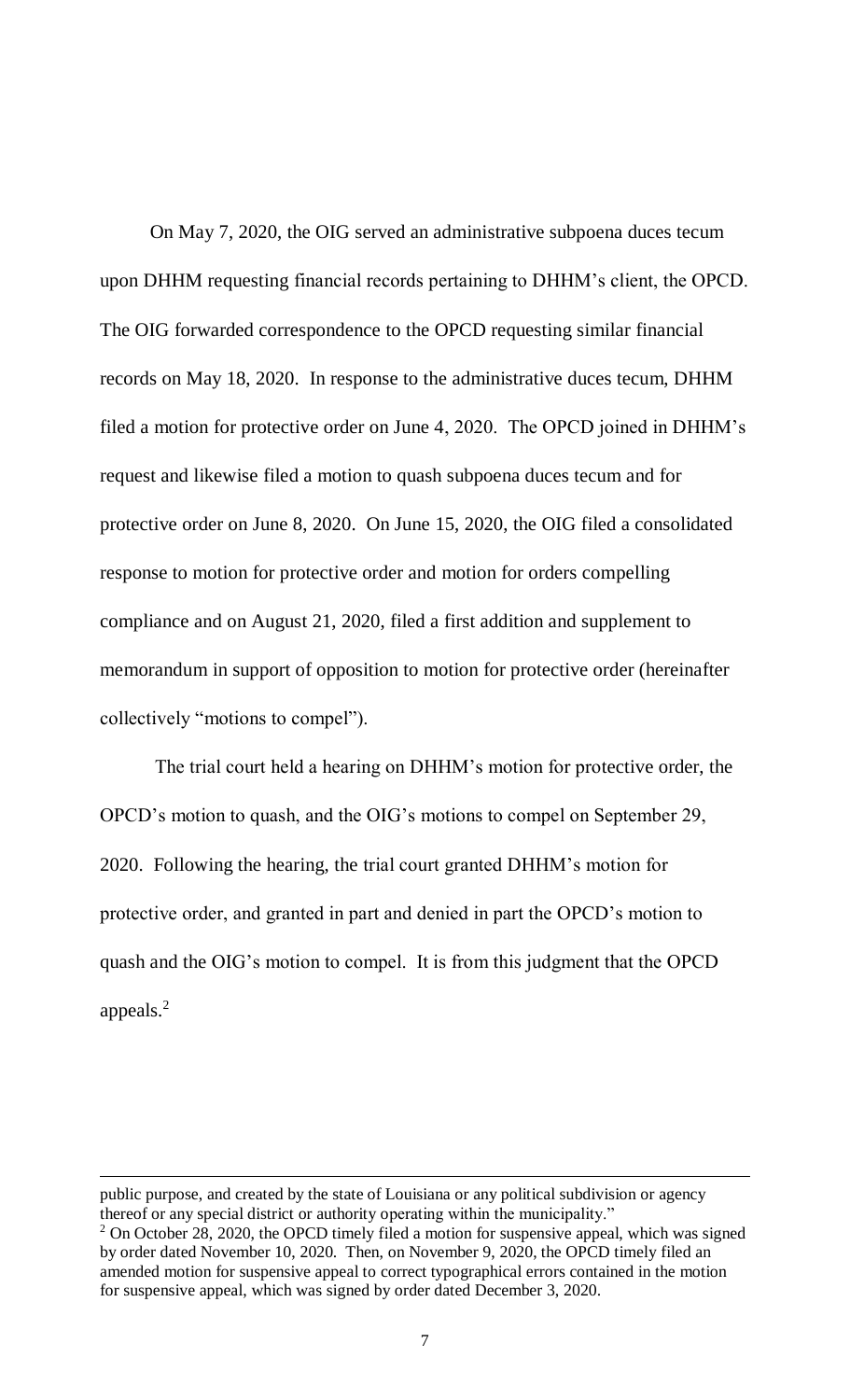#### **DISCUSSION**

On appeal, the OPCD raises the following assignments of error: (1) the trial court erred in holding that the OPCD is a component unit of the City of New Orleans; (2) the trial court erred in holding that the OPCD is a quasi-public agency or body; (3) the trial court erred in holding that the New Orleans mayor appoints a majority of the OPCD board of commissioners; (4) the trial court erred in holding that the New Orleans OIG has oversight over the OPCD; (5) the trial court erred in granting in part the New Orleans OIG's consolidated response to motion for protective order and motion for orders compelling compliance and first addition and supplement to memorandum in support of opposition to motion for protective order; and (6) the trial court erred in denying in part the OPCD's motion to quash subpoena duces tecum and for protective order.

In its first assignment of error, the OPCD contends that the trial court erred in holding that it was a component unit of the City of New Orleans. This contention almost seems disingenuous. On the cover page of its own annual report for December 31, 2018 and 2017, the OPCD describes itself as "A component Unit of the City of New Orleans, Louisiana." In its notes to its financial report, the OPCD summarizes its "significant accounting policies" and declares, as the "reporting entity," that "[f]or financial reporting purposes the District is a component unit of the City of New Orleans, Louisiana (the City)." DHHM's auditor's report of the OPCD likewise refers to the OPCD as a component unit of the City of New Orleans." The City's comprehensive annual financial report also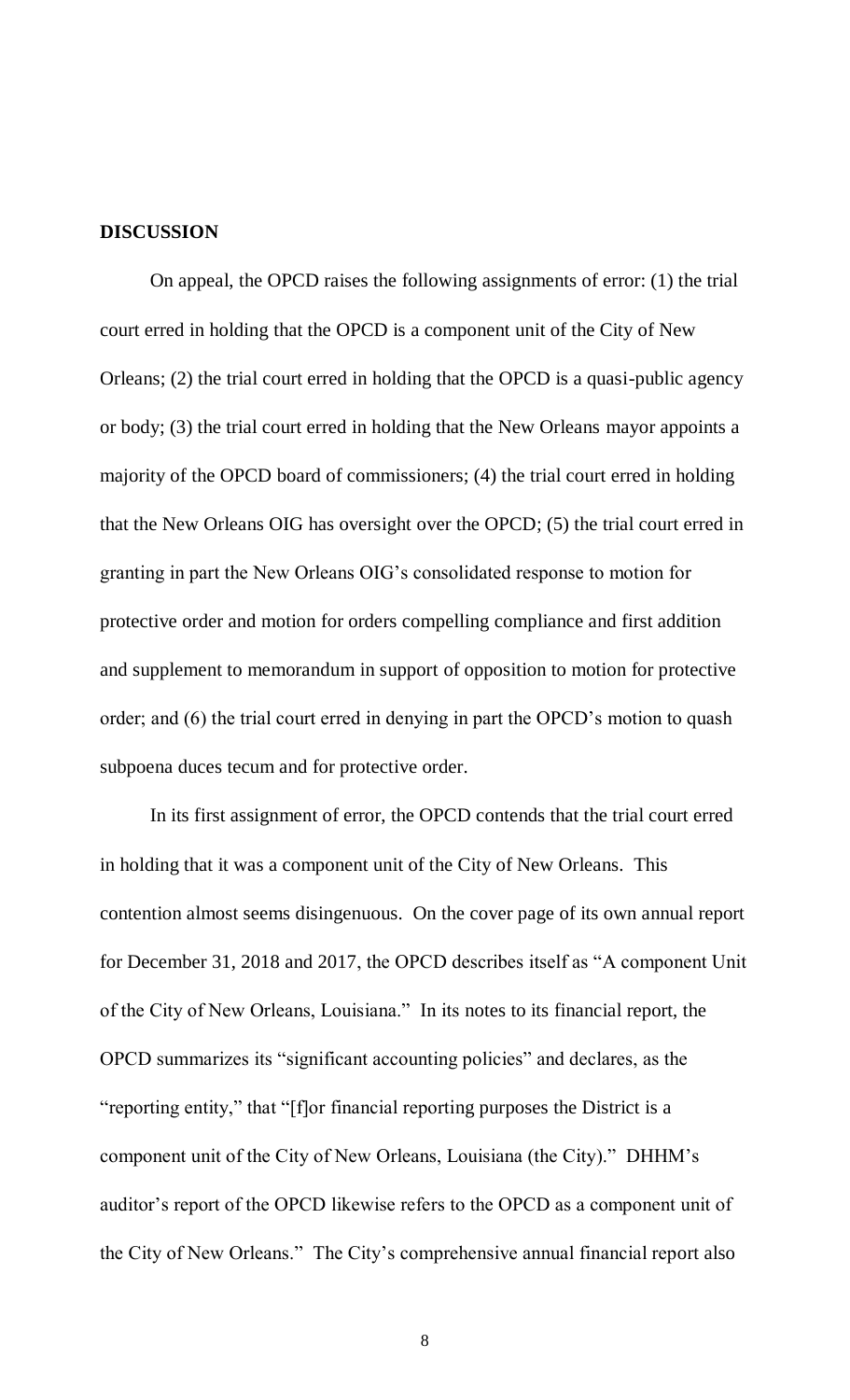states that the OPCD is a "discretely presented component unit" of the City as an organization "for which the City is financially accountable." It is clear from the representations that the parties considered the OPCD to be a component unit of the City of New Orleans. Accordingly, we find no error regarding the trial court's holding.

In its second assignment of error, the OPCD contends the trial court erred in

holding that the OPCD is a quasi public agency or body. Based on La. R.S.

33:9613(E), the trial court found that the OPCD met the definition of a quasi public

agency or body subject to the OIG's investigative and subpoena request.

According to the pertinent portions (for the purposes of this case) of La. R.S.

33:9613(E), a "quasi public agency or body" is defined as:

…

- (1) An organization, either not-for-profit or for profit, that is a component unit of local government established to perform a public purpose, and created by the state of Louisiana or any political subdivision or agency thereof or any special district or authority operating within the municipality.
- (2) An organization, either not-for-profit or for profit, that is a component unit of a local governmental subdivision reporting entity, as defined under generally accepted accounting principles.
- (3) An organization, either not-for-profit or for profit, created to perform a public purpose and having one or more of the following characteristics:

(b) A majority of the governing body is appointed by or authorized to be appointed by a governmental entity or individual governmental official as a part of their official duties. …

- (4) Any not-for-profit organization operating within the municipality which receives or expends in excess of twenty-five thousand dollars in local assistance in any fiscal year. Assistance includes grants, loans, awards, transfer of property, and direct appropriations of local public funds.
- (5) Any organization, either not-for-profit or for profit, operating within the local governmental subdivision which is subject to the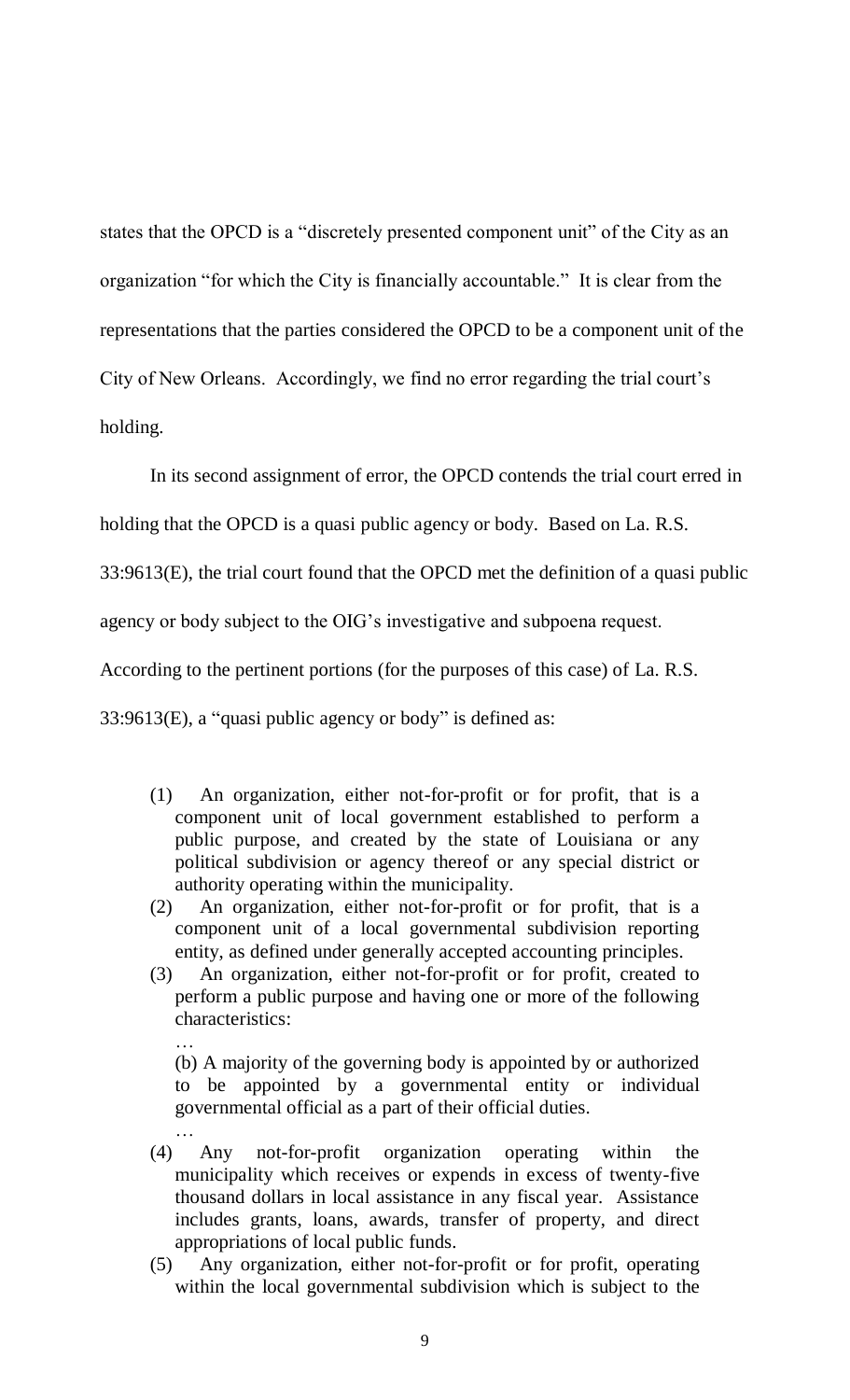Open Meetings Law and derives a portion of its income from payments received from any local governmental subdivision agency or body.

It is clear that the OPCD fits within the definition of a quasi-public agency or body from the plain language of La. R.S. 33:9613(E). Accordingly, we find no error regarding the OPCD's second assignment of error.

In its third assignment of error, the OPCD contends that the trial court erred in holding that the New Orleans mayor appoints a majority of the OPCD's board of commissioners. Act No. 155 of the 1982 Regular Session provided that the OPCD's initial seven-member board of commissioners must include the Superintendents of the New Orleans Police and Fire Departments, the Directors of the New Orleans Health Department and Office of Civil Defense, as well as "two at large members to be appointed by the mayor if needed to assure minority representation." The Act also provided that each appointed member could appoint and revoke a person to serve in his stead and that the OCPD board by majority vote could "increase the membership of the commission by additional agencies."

The OPCD's governing board of commissioners now consists of eleven members, seven of whom the Mayor appoints: five ex-officio members s/he names as the superintendents or directors of City departments or offices (the Superintendent of the New Orleans Police Department, the Superintendent of the New Orleans Fire Department, the Director of the New Orleans Health Department, the Director of the Office of Emergency Preparedness, and the Director of the New Orleans Emergency Medical Services) and two at-large members. Under New Orleans Home Rule Charter Section 4-106(2) and 4-302(2), the Mayor, through the Chief Administrative Officer, appoints all those department heads and officials within City government. Clearly, the trial court did not err in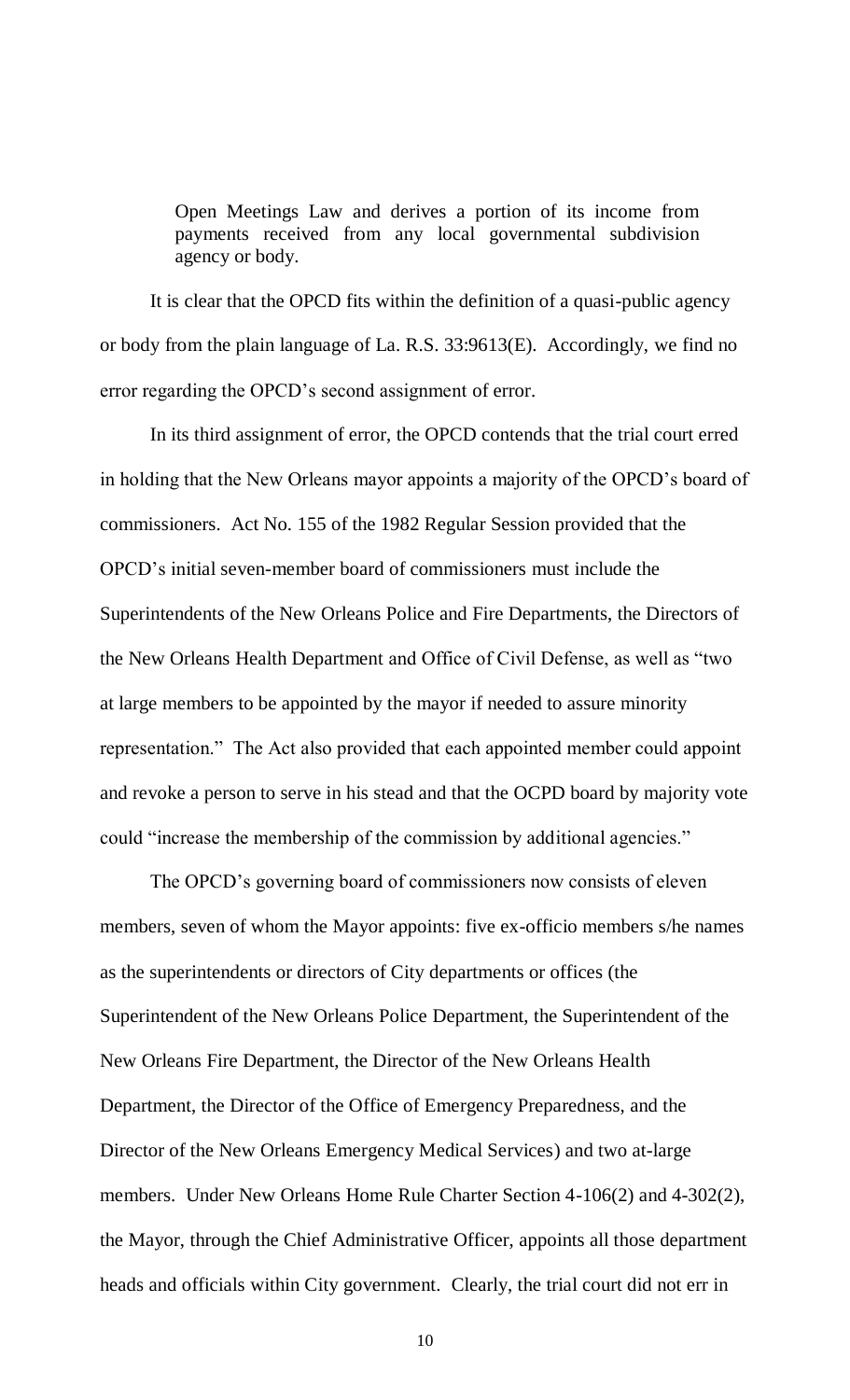holding that the Mayor of New Orleans appoints a majority of the OPCD board of commissioners.

In its fourth assignment of error, the OPCD contends that the trial court erred in holding that the New Orleans OIG has oversight over the OPCD. For many of the same reasons discussed above, we find no error regarding the OPCD's fourth assignment of error. In addition, the OPCD mistakenly relies on *Orleans Parish Sch. Bd. v. Quatrevaux,* 13-1653 (La. App. 4 Cir. 11/7/14), 154 So.3d 612. In *Quatrevaux,* this Court held that the OIG had no authority to investigate the Orleans Parish School Board because La. Const. art. VI, § 5(G) provides that "no home rule charter or plan of government shall contain any provision affecting a school board or the offices of district attorney, sheriff, assessor, clerk of a district court or coroner, which is inconsistent with the constitution or law." Accordingly, the Constitution "protects the school board's independence from the exercise of power by the OIG." *Id.*, 13-1653, 154 So.3d at 619.

The *Quatrevaux* decision is totally inapposite to the instant case. Unlike the Orleans Parish School Board, the OPCD is not a constitutionally protected and independent office immune to the OIG's authority under the Home Rule Charter and the City Code. Unlike the facts in *Quatrevaux*, the City does appropriate City funds to the OPCD under their Cooperative Endeavor Agreement. Furthermore, under La. Const. art. VI, §§4 and 5, "a home rule charter government possesses, in affairs of local concern, powers which within its jurisdiction, are as broad as that of the state, except when limited by the constitution or its own home rule charter." *Francis v. Morial*, 455 So.2d 1168, 1171 (La. 1984). Under the plain wording of Section 9-401 of the New Orleans Home Rule Charter, the OIG has authority to investigate "entities receiving funds through the city." Under New Orleans City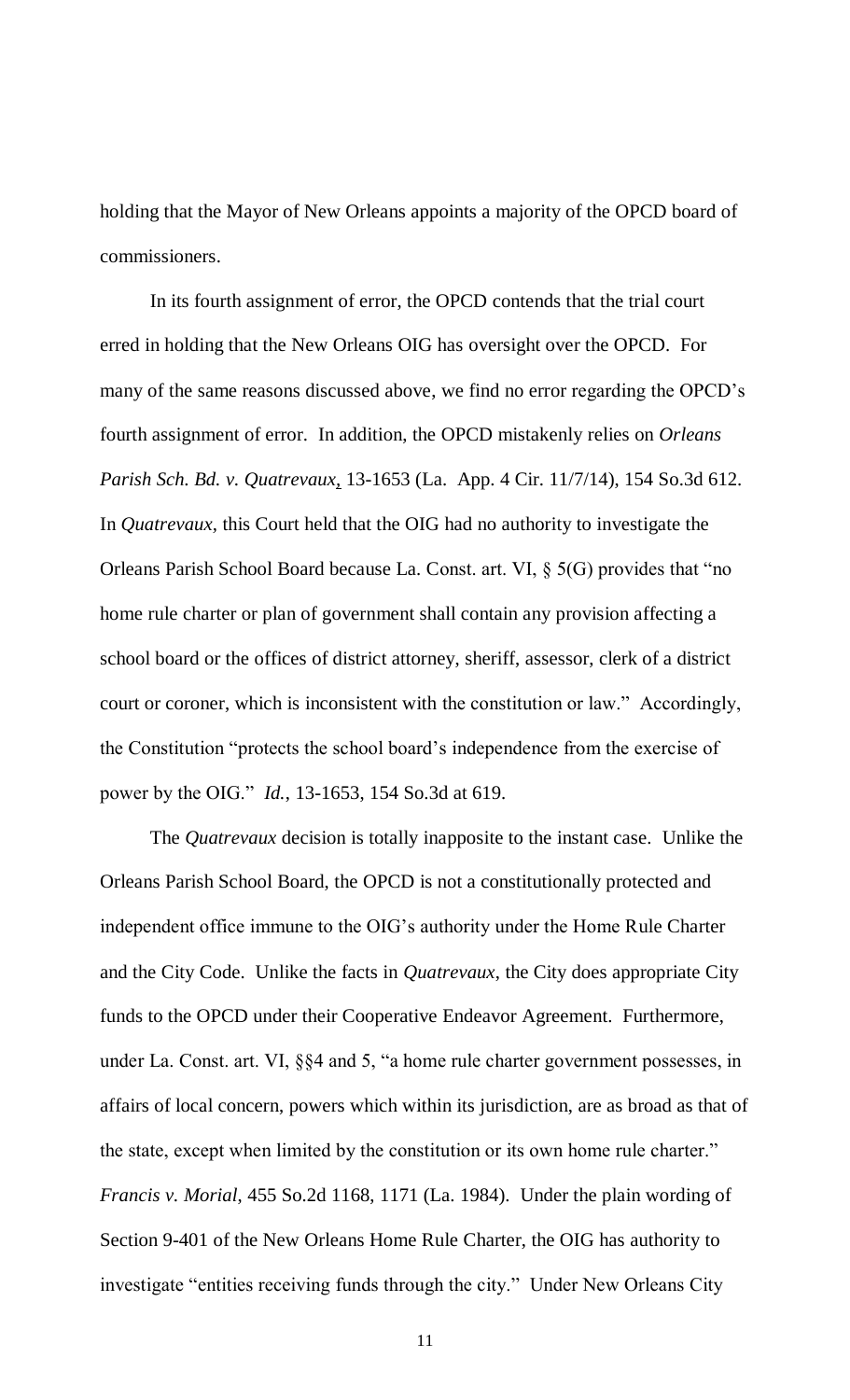Code section 2-1120, the OIG is authorized to investigate individuals with agreements with the City and "financial arrangements undertaken by city government." Under La. R.S. 33:9613(D)(1), the OIG has authority to investigate "all entities of the local government subdivision or entities receiving funds for the benefit of the local governmental subdivision." As such, the City is free to create the OIG and endow it with oversight powers of the OPCD.

We will address together the OPCD's fifth and sixth assignments of error, which deal with protective orders, motions to compel compliance and to quash subpoenas duces tecum. This Court reviews a district court's rulings on motions to quash and for protective orders concerning subpoena duces tecum under an abuseof discretion standard. *McMaster v. Union Carbide Corp.*, 19-0592 (La. App. 4 Cir. 7/18/19), 2019 WL 3243992; *Doe v. La. Bd. of Ethics*, 12-1169 c/w 12-1170, p. 2 (La. App. 4 Cir. 3/13/13), 112 So.3d 339, 341; *Thomas v. Weatherford International*, 463 So.2d 751, 753 (La. App. 4 Cir. 1985). This Court reviews the district court's findings of fact under the manifest-error standard and does not set them aside unless they are clearly wrong in light of the entire record. *Alexander v. Pellerin Marble & Granite*, 93-1698 (La. 1/14/94), 630 So.2d 706, 710.

An administrative subpoena is generally valid, the recipient must obey it, and a court will uphold and enforce it when (1) the investigation is for a lawfully authorized purpose, (2) the information sought is relevant and material to the investigation, and (3) the subpoena is limited and specific in scope so as not to be unreasonable, overly broad, or unduly burdensome. *Mary Moe, L.L.C. v. La. Bd. of Ethics*, 03-2220, pp. 10-12 (La. 4/14/04), 875 So.2d 22, 30. Under the New Orleans City Code Section 2-1120(12)(a) and (18), the OIG "shall have access to all records . . . of any . . . organization involved in any financial capacity or official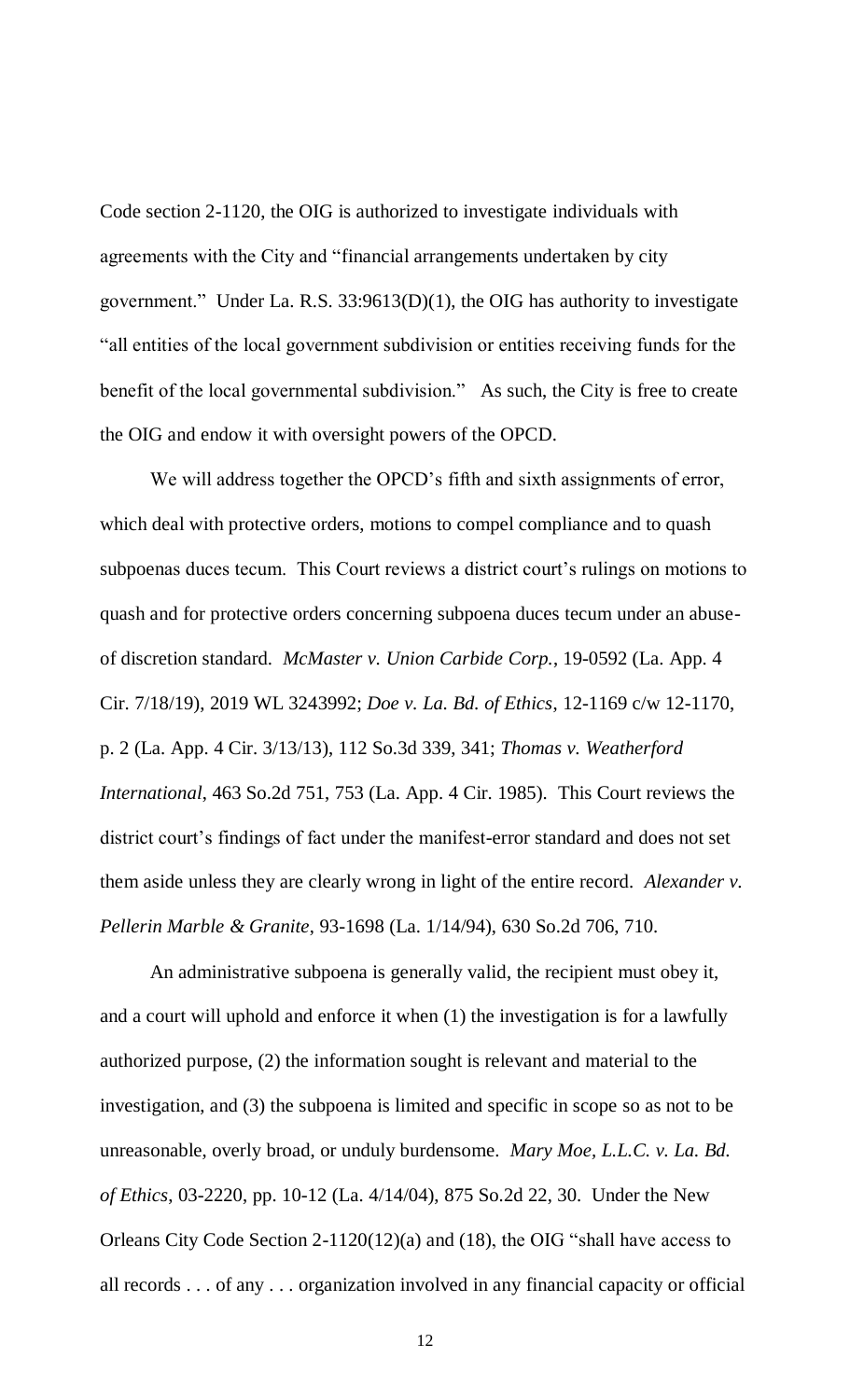capacity with city government that the Inspector General deems necessary to facilitate an investigation, audit, inspection, or performance review" and has subpoena power to "require the production of any records which the Inspector General deems relevant or material" to those purposes. Under La. R.S. 33:9613(A)(4)(a), the OIG in New Orleans "may issue an administrative subpoena duces tecum to require the production of books, records, documents, or other evidence deemed relevant or material to an investigation, audit, or inspection." Under La. R.S.  $33:9613(D)(1)$ , the OIG "shall have the authority to examine" those materials "relevant to any matter under audit, investigation, inspection, or performance review."

In the instant case, the information and data that the OIG seeks from the OPCD is relevant and material to its investigation. The bank statements, reconciliations, check registers, credit card receipts and statements, payroll checks, policies, procedures, ledgers, and employee information that the OIG requested in its letters of May 18 and July 29, 2020 all concern the material deficiencies revealed in DHHM's audit report of the OPCD's finances. The OPCD has no valid ground to limit the OIG's requests to a single bank account and produce only payroll accounts and records of its OPS personnel, in light of evidence it has comingled both OPS funds and personnel with its other bank accounts and records concerning its AFT employees. The OPCD's far-ranging obligations to the City under the Cooperative Endeavor Agreement make all the requested records relevant to the OIG's audit. The OIG's requests are not unreasonable, overly broad, or burdensome. The OIG seeks targeted information and data for the threeyear period spanning the OPCD's own financial report and the OIG's risk assessment. The OPCD furnished the same material to its accountant, DHHM, and